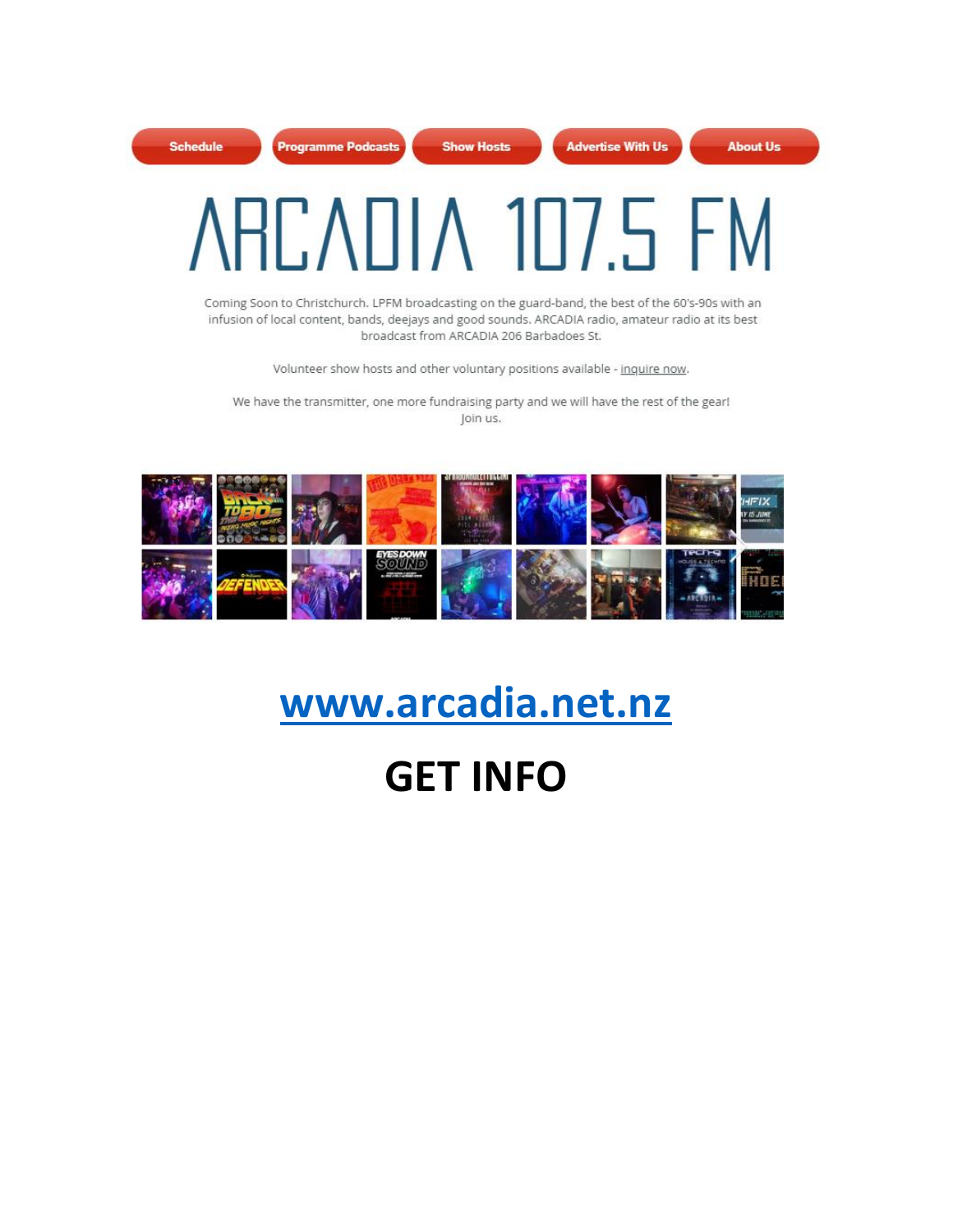## **ARCADIA RADIO APPLICATION**

**ARCADIA** radio is set to broadcast from 206 Barbadoes st from the arcade. We seek to feature live shows broadcast from the arcade or our sister shop at The Common Room Pool Hall 119 Riccarton Rd.

Broadcasting the best of the 60's through to the 90s we are seeking additional shows that promote local talent, interesting content and zany antics.

We will be using SAM Broadcaster from the open studio and broadcasting on 1 watt across the central city and into the west side. ARCADIA radio will also broadcast online and also have optional twitch streaming from the studio. Shows are recorded and made available for download.

This is a great way to get some experience in broadcasting or showcase some of your interests.

So far we have comedy shows, 90s trance, psysic on air and a number of short game related podcasts being developed. Put your concept to us and either do it live or prerecord it!

We have the transmitter; one more fundraising party will see that we can buy outstanding equipment!

## **Costs**

For you the presenter, there is no initial cost for your show. Later on, we may support you to apply for funding to pay costs towards the station operations. You are able to seek sponsorship to cover your costs. You will be invited to help us do a few gigs to raise cash for us all to spend on this radio project !

## **Experience**

None required BUT you will need to show that you can be pleasant to listen to as our customers that will be playing games at the live studio need to enjoy the sound !

You will gain experience and we will train you with the basics of broadcasting on-air including the rules! lets not get fined MISSION 1

Join the ARCADIA FB group LPFM Radio to be kept in the loop.